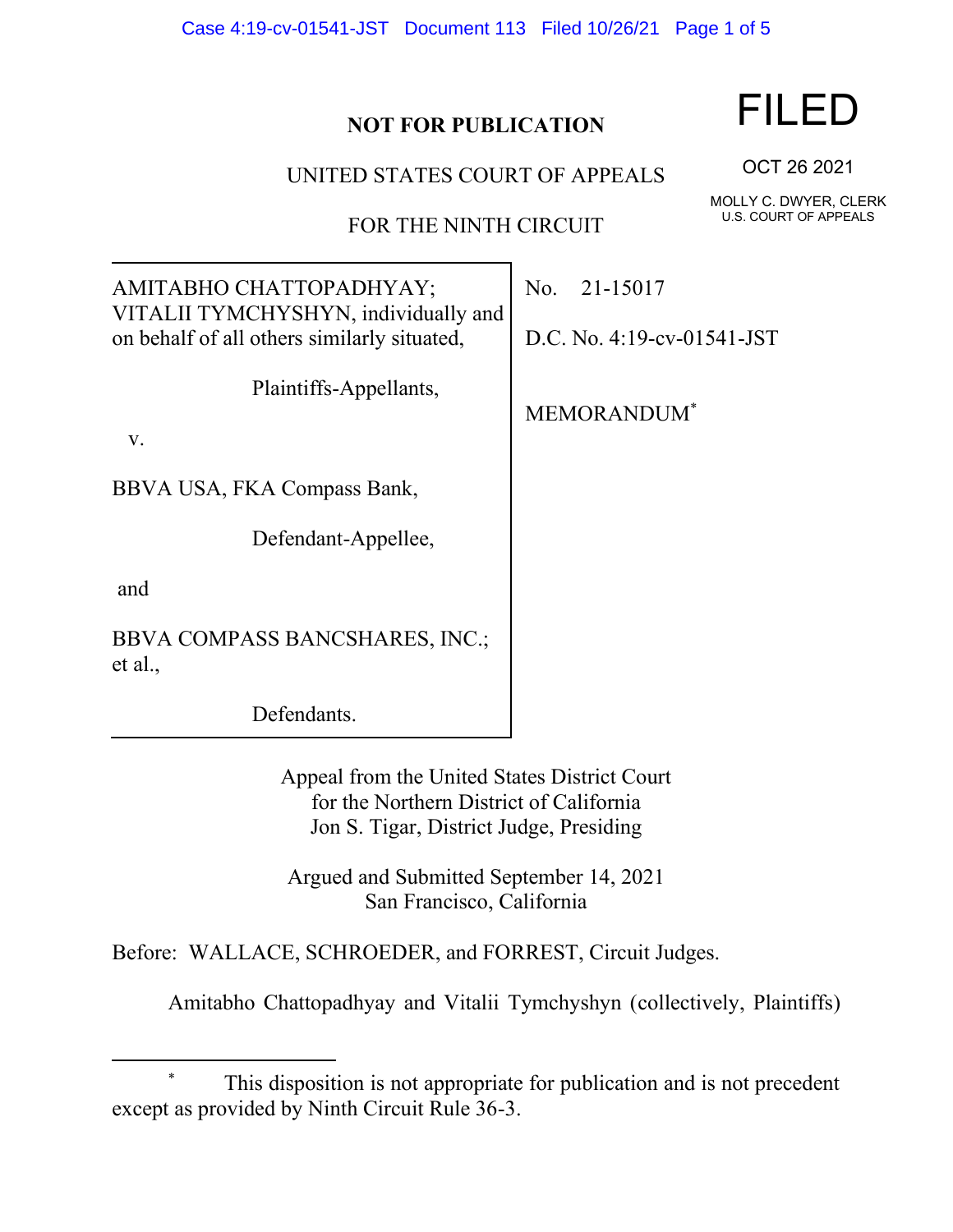## Case 4:19-cv-01541-JST Document 113 Filed 10/26/21 Page 2 of 5

appeal from the district court's dismissal of their action for lack of Article III standing. Plaintiffs, who are non-U.S. citizens, alleged that Defendant BBVA USA (BBVA) violated 42 U.S.C. § 1981 and the California Unruh Civil Rights Act (Unruh Act), Cal. Civ. Code § 51 *et seq.*, by discriminating against them on the basis of citizenship. We have jurisdiction under 28 U.S.C. § 1291, and we reverse.

We review "a motion to dismiss for lack of standing de novo, construing the factual allegations in the complaint in favor of the plaintiffs." *Mont. Shooting Sports Ass'n v. Holder*, 727 F.3d 975, 979 (9th Cir. 2013). "At the pleading stage, general factual allegations of injury resulting from the defendant's conduct may suffice, for on a motion to dismiss we presum[e] that general allegations embrace those specific facts that are necessary to support the claim." *Lujan v. Defs. of Wildlife*, 504 U.S. 555, 561 (1992) (citation and quotation marks omitted). To satisfy Article III standing, a plaintiff "must have (1) suffered an injury in fact, (2) that is fairly traceable to the challenged conduct of the defendant, and (3) that is likely to be redressed by a favorable judicial decision." *Spokeo, Inc. v. Robins*, 578 U.S. 330, 338 (2016). The issues in this appeal are whether the first two elements are met.

First, Plaintiffs have alleged an injury-in-fact sufficient to confer Article III standing. To establish an injury-in-fact, a plaintiff must show that he suffered "an invasion of a legally protected interest" that is "concrete and particularized" and "actual or imminent, not conjectural or hypothetical." *Lujan*, 540 U.S. at 560

2 a set of  $\sim$  2 a set of  $\sim$  2 a set of  $\sim$  2 a set of  $\sim$  3 a set of  $\sim$  3 a set of  $\sim$  3 a set of  $\sim$  3 a set of  $\sim$  3 a set of  $\sim$  3 a set of  $\sim$  3 a set of  $\sim$  3 a set of  $\sim$  3 a set of  $\sim$  3 a set of  $\sim$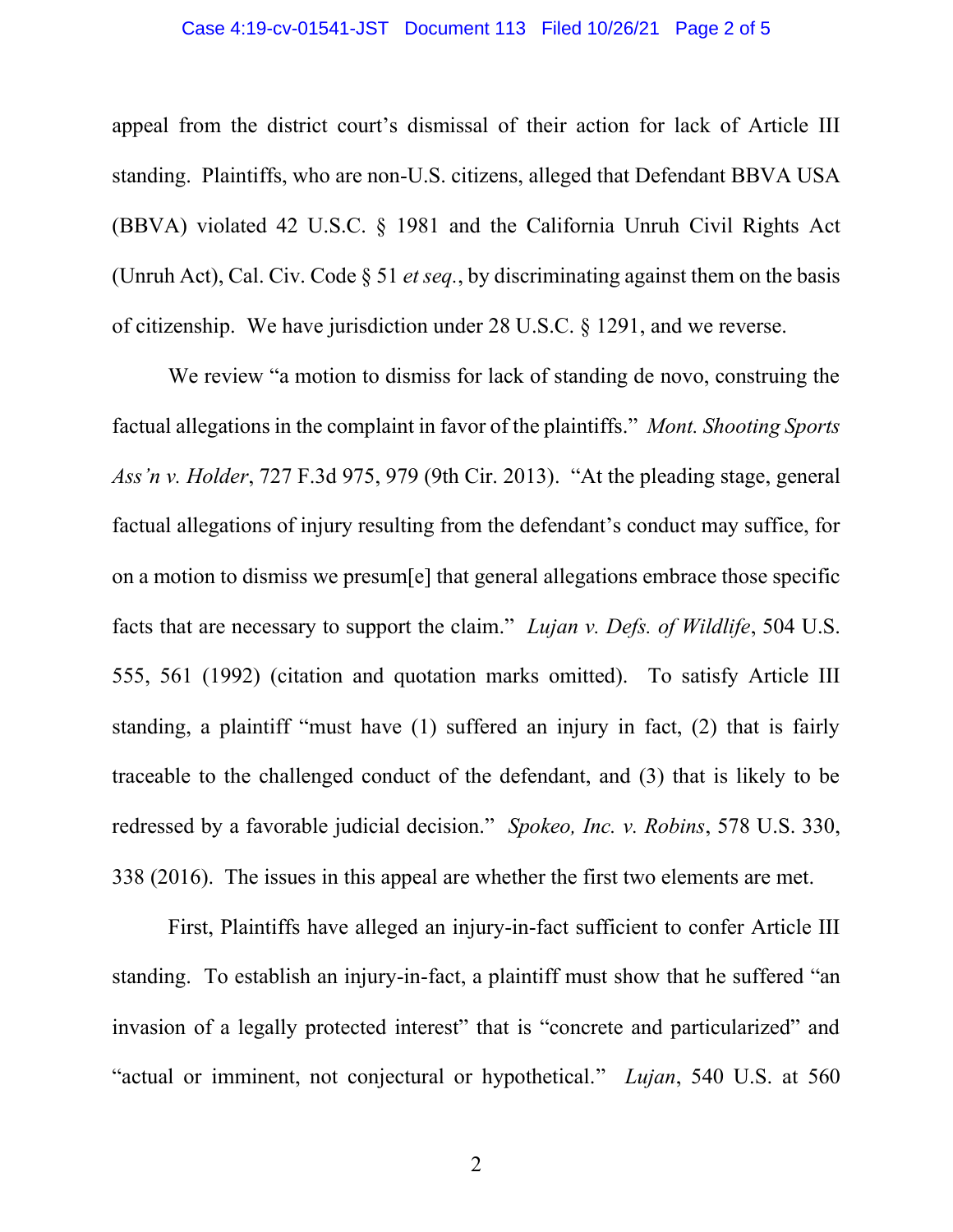(citations and quotation marks omitted).

Plaintiffs have a legally protected interest in making contracts free of citizenship discrimination under Section 1981 and the Unruh Act. Section 1981 protects the "same right . . . to make . . . contracts . . . as is enjoyed by white citizens." 42 U.S.C. § 1981(a). "The statute prohibits, when based on [citizenship],  $\dots$  the offer to make a contract only on discriminatory terms." *Patterson v. McLean Credit Union*, 491 U.S. 164, 176–77 (1989), *superseded by statute on other grounds*. Similarly, the Unruh Act "protect[s] each person's inherent right to 'full and equal' access to 'all business establishments.'" *White v. Square, Inc.*, 7 Cal. 5th 1019, 1025 (2019) (quoting Cal. Civ. Code § 51(b)). The Unruh Act prohibits a business from offering "discriminatory terms" that "exclude the person from full and equal access to its services . . . ." *Id.* at 1032. Thus, Section 1981 and the Unruh Act protect Plaintiffs' right to contract free of citizenship discrimination, which includes making contracts on the same terms offered to U.S. citizens.

Plaintiffs' allegations also satisfy Article III's requirement for a concrete injury. Plaintiffs alleged that BBVA offered them contracts on discriminatory terms because of their citizenship. Whereas BBVA allows U.S. citizens to apply for a new checking account online, BBVA required Plaintiffs––based solely on their status as non-U.S. citizens––to apply for a new checking account in person at a branch office. Because "discrimination itself . . . can cause serious non-economic injuries to those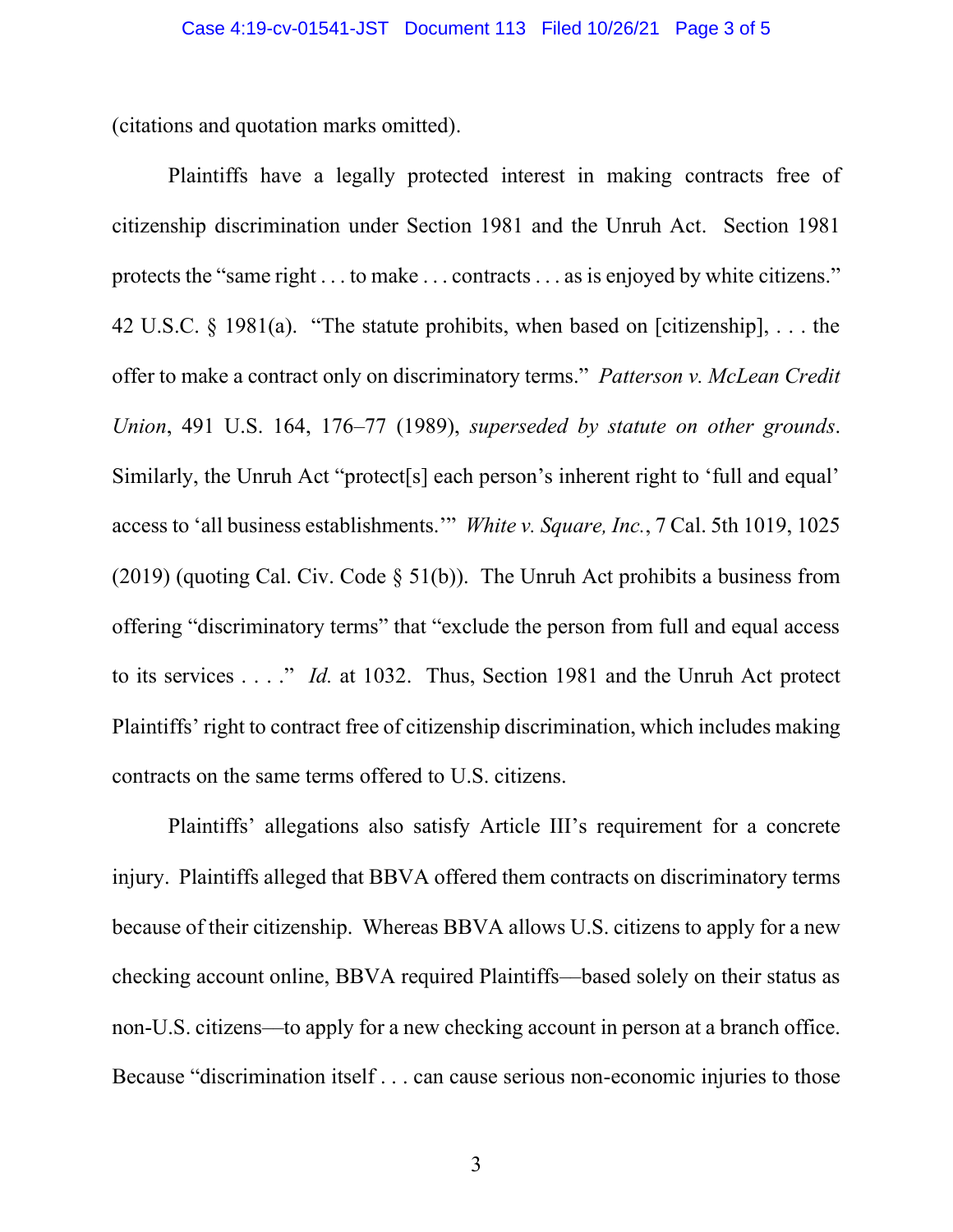persons who are denied equal treatment solely because of their membership in a disfavored group," Plaintiffs have alleged a concrete injury-in-fact sufficient to confer Article III standing. *White v. Square, Inc.*, 891 F.3d 1174, 1177 (9th Cir. 2018) (quoting *Heckler v. Mathews*, 465 U.S. 728, 739–40 (1984)); *see also Barr v. Am. Ass'n of Political Consultants, Inc.*, 140 S. Ct. 2335, 2355 (2020) ("[A] plaintiff who suffers unequal treatment has standing to challenge a discriminatory exception that favors others." (citing *Heckler*, 465 U.S. at 737–40)). The fact that Plaintiffs would have ultimately obtained the same checking account given to U.S. citizens does not vitiate the alleged discriminatory injury: that BBVA imposes on non-U.S. citizens a requirement to apply in person that it does not impose on others. *See Patterson*, 491 U.S. at 176–77; *cf. White*, 7 Cal. 5th at 1030–31 (explaining that black customers, even if offered the same product, "experienced the application of a discriminatory policy" by being required to pay with cash while white customers could pay with credit).

Second, Plaintiffs have alleged an injury "fairly traceable to the challenged action of the defendant, and not the result of the independent action of some third party not before the court," because the injury was the direct result of BBVA's policy. *Lujan*, 504 U.S. at 560 (quotation marks and alterations omitted).

We express no view on whether Plaintiffs have valid claims sufficient to survive BBVA's motion to dismiss under Rule 12(b)(6). We hold only that